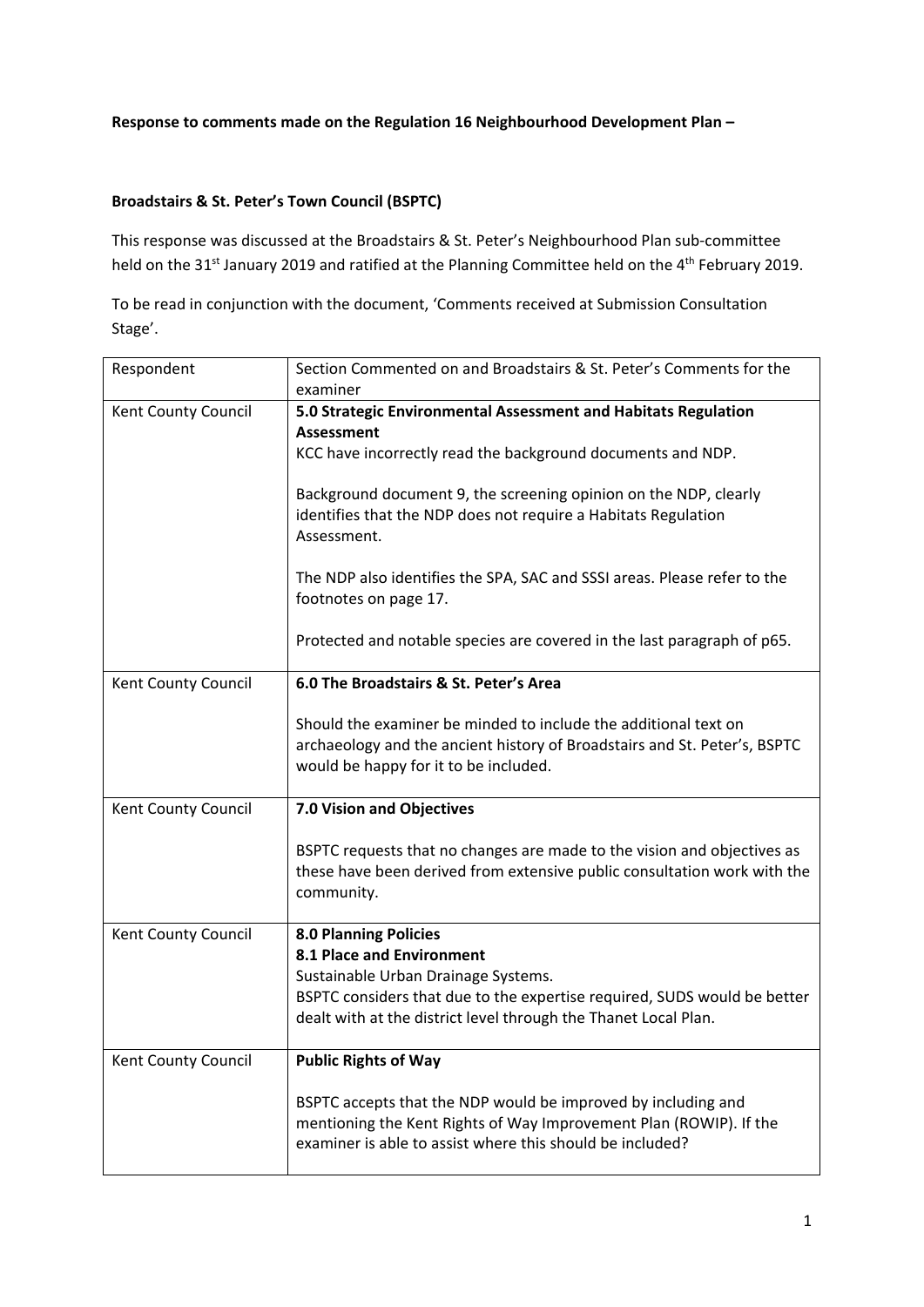| Kent County Council | 8.1.2 The 'Green Wedge'                                                                                                                                                                                                                                                                                                                                          |
|---------------------|------------------------------------------------------------------------------------------------------------------------------------------------------------------------------------------------------------------------------------------------------------------------------------------------------------------------------------------------------------------|
|                     | As part of the background documents to the Thanet Local Plan, a<br>landscape character assessment was produced for the Thanet Area in<br>2017 https://www.thanet.gov.uk/wp-content/uploads/2019/01/Thanet-<br>LCA-Final-Report-09.081.5-with-plans-1.pdf                                                                                                         |
|                     | The NDP has taken into consideration all landscape documents available<br>to it, including those at Kent level.                                                                                                                                                                                                                                                  |
| Kent County Council | 8.1.5 Seafront Character Zones                                                                                                                                                                                                                                                                                                                                   |
|                     | BSPTC has considered the request to include the remains of First and<br>Second World War defences and ancillary infrastructure within the<br>Seafront Character Zones. BSPTC would be happy to consider this further<br>if KCC are able to provide more information regarding what defences and<br>structures are located in the Broadstairs & St. Peter's area. |
| Kent County Council | 8.1.6 Protecting Important Spaces                                                                                                                                                                                                                                                                                                                                |
|                     | BSPTC would be happy to work with KCC regarding Statements of<br>Significance for important parks and gardens and would be happy for this<br>work to form part of the 5 year review of the NDP.                                                                                                                                                                  |
| Kent County Council | <b>8.1.7 Community Facilities</b>                                                                                                                                                                                                                                                                                                                                |
|                     | <b>Policy BSP6: Sustaining Community Facilities</b>                                                                                                                                                                                                                                                                                                              |
|                     | There are few, if any, redundant community and leisure and tourism<br>assets in the NDP area. This comment is therefore not relevant to the NDP<br>and would be better suited for the wider Thanet area.                                                                                                                                                         |
| Kent County Council | 8.2 Design                                                                                                                                                                                                                                                                                                                                                       |
|                     | BSPTC fully supports the comments made by KCC. However, it is<br>considered that their requests would be more suited at the district Local<br>Plan level. Specifically, Thanet District Council should take a positive<br>approach to providing electric charging points in all new developments<br>across the Thane area.                                       |
| Kent County Council | 8.2.2 Areas of High Townscape Value<br><b>Policy BSP7: Areas of High Townscape Value</b>                                                                                                                                                                                                                                                                         |
|                     | Support noted                                                                                                                                                                                                                                                                                                                                                    |
| Kent County Council | 8.2.4 Local Heritage Assets                                                                                                                                                                                                                                                                                                                                      |
|                     | BSPTC believes that the NDP is a suitable vehicle to provide protection to<br>local heritage assets.                                                                                                                                                                                                                                                             |
| Kent County Council | 8.3 Importance of the Economy                                                                                                                                                                                                                                                                                                                                    |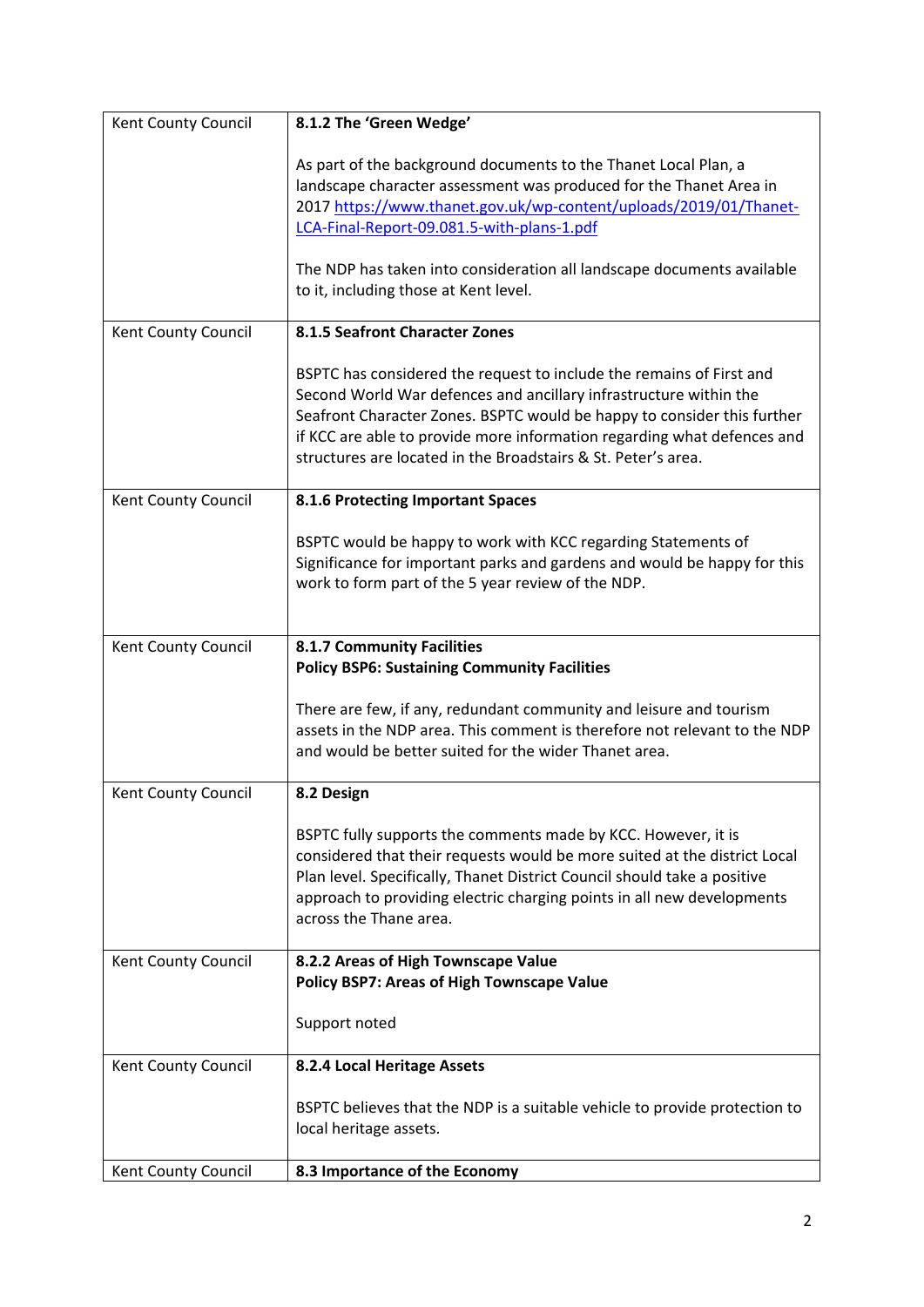|                     | 8.3.1 Our High Street and Shopping Areas<br><b>Policy BSP10: Shopping Areas</b>                                                                                                                                                                                            |
|---------------------|----------------------------------------------------------------------------------------------------------------------------------------------------------------------------------------------------------------------------------------------------------------------------|
|                     | BSPTC fully supports that a mix of uses and an active frontage promotes<br>vibrancy to High Streets and that a B1 use could also help achieve this.<br>BSPTC requests that the examiner considers the need to amend the policy<br>to include B1 on the ground floor level. |
| Kent County Council | 8.3.2 Employment Development                                                                                                                                                                                                                                               |
|                     | Noted                                                                                                                                                                                                                                                                      |
| Kent County Council | <b>BSP11 Retention of Employment Space</b>                                                                                                                                                                                                                                 |
|                     | Noted                                                                                                                                                                                                                                                                      |
| Kent County Council | Policy BSP12- High-Speed Internet Access                                                                                                                                                                                                                                   |
|                     | If the Examiner is minded to change the wording from 'high-speed<br>broadband/internet' to include Fibre to the Premises (FTTP), BSPTC<br>would not object to this.                                                                                                        |
| Kent County Council | 8.3.3 Tourism                                                                                                                                                                                                                                                              |
|                     | Heritage Strategies and how these can promote Tourism should be dealt<br>with through the Thanet District Local Plan. BSPTC looks forward and<br>would actively welcome a heritage strategy for Thanet.                                                                    |
| Kent County Council | <b>Policy BSP14: Sustaining Leisure and Tourism Assets</b>                                                                                                                                                                                                                 |
|                     | See comments on BSP6 Community Facilities                                                                                                                                                                                                                                  |
| Kent County Council | 9.0 Community Projects<br>9.2 Litter and Waste                                                                                                                                                                                                                             |
|                     | It is set out in the Introduction on Page 5 that only Section 1 will be<br>reviewed by the independent examiner. Therefore BSPTC will only make<br>limited comments on the Community projects section.                                                                     |
|                     | Litter and waste- BSPTC has no comment                                                                                                                                                                                                                                     |
| Kent County Council | 9.4 Transport and Traffic Management                                                                                                                                                                                                                                       |
|                     | BSPTC would be happy to include planning for mobility scooters as part of<br>the long-term project aspirations. This would provide BSPTC the<br>opportunity to gather evidence to support its inclusion.                                                                   |
|                     | BSPTC agrees that signage needs improving, but this would need to be in<br>partnership with other bodies to ensure that signage is streamlined. The<br>Broadstairs promenade area currently has a mismatched array of signage                                              |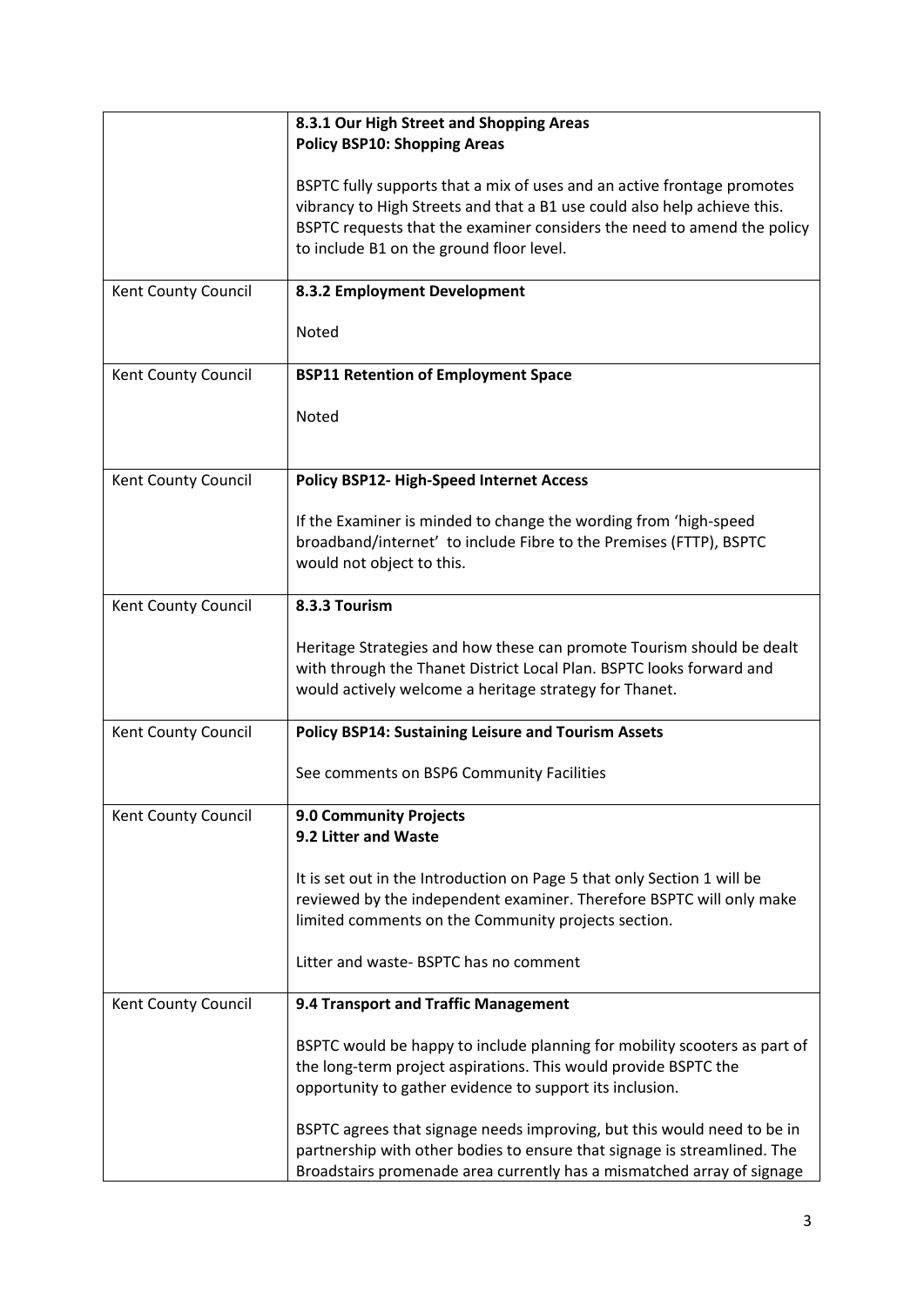|                         | that has been produced by different bodies over the years.                                                                                                 |
|-------------------------|------------------------------------------------------------------------------------------------------------------------------------------------------------|
|                         | Agree with cycling routes etc, but would be better suited at the districted<br>level.                                                                      |
| Kent County Council     | 9.5 Other Town Council Projects                                                                                                                            |
|                         | There are many different events and festivals in the Broadstairs area, that<br>it would be difficult for the NDP to actively promote Folk Week and give it |
|                         | preference over other events.                                                                                                                              |
|                         |                                                                                                                                                            |
| Historic England        | <b>Policy BSP1</b>                                                                                                                                         |
|                         | Support noted                                                                                                                                              |
| Historic England        | <b>Policy BSP2 Important Views and Vistas</b>                                                                                                              |
|                         | BSPTC agrees that the map could be produced at a larger scale,                                                                                             |
|                         | unfortunately we do not have the capability or software to produce other                                                                                   |
|                         | mapping, although all datasets have been digitised. TDC to advise.                                                                                         |
|                         | The work undertaken to identify the views and vistas is set out in                                                                                         |
|                         | background document 8.                                                                                                                                     |
| <b>Historic England</b> | <b>BSP8 Local Heritage Assets</b>                                                                                                                          |
|                         |                                                                                                                                                            |
|                         | BSPTC would like to keep the wording of the BSP8 policy as stated in the<br>Regulation 16 NDP.                                                             |
|                         |                                                                                                                                                            |
| Historic England        | BSP9 Design in Broadstairs & St. Peter's                                                                                                                   |
|                         | BSPTC would be happy to amend the wording of policy of BSP9 to reflect                                                                                     |
|                         | the suggested wording of Historic England.                                                                                                                 |
| Historic England        | <b>BSP14 Sustaining Leisure and Tourism</b>                                                                                                                |
|                         | BSPTC asks that the examiner assists in providing the most suitable                                                                                        |
|                         | wording for this policy. This should reflect the original policy and the                                                                                   |
|                         | comments made by Historic England.                                                                                                                         |
|                         |                                                                                                                                                            |
| Natural England         | <b>Noted</b>                                                                                                                                               |
| The Broadstairs Society | Noted                                                                                                                                                      |
| Stagecoach Bus          | It is set out in the Introduction on Page 5 that only Section 1 will be                                                                                    |
|                         | reviewed by the independent examiner. Therefore BSPTC will only make<br>limited comments on the Community projects section.                                |
|                         | BSPTC requests that the reference to Vere Road car park is removed.                                                                                        |
|                         | BSPTC has noted the other comments by Stagecoach and will look further                                                                                     |